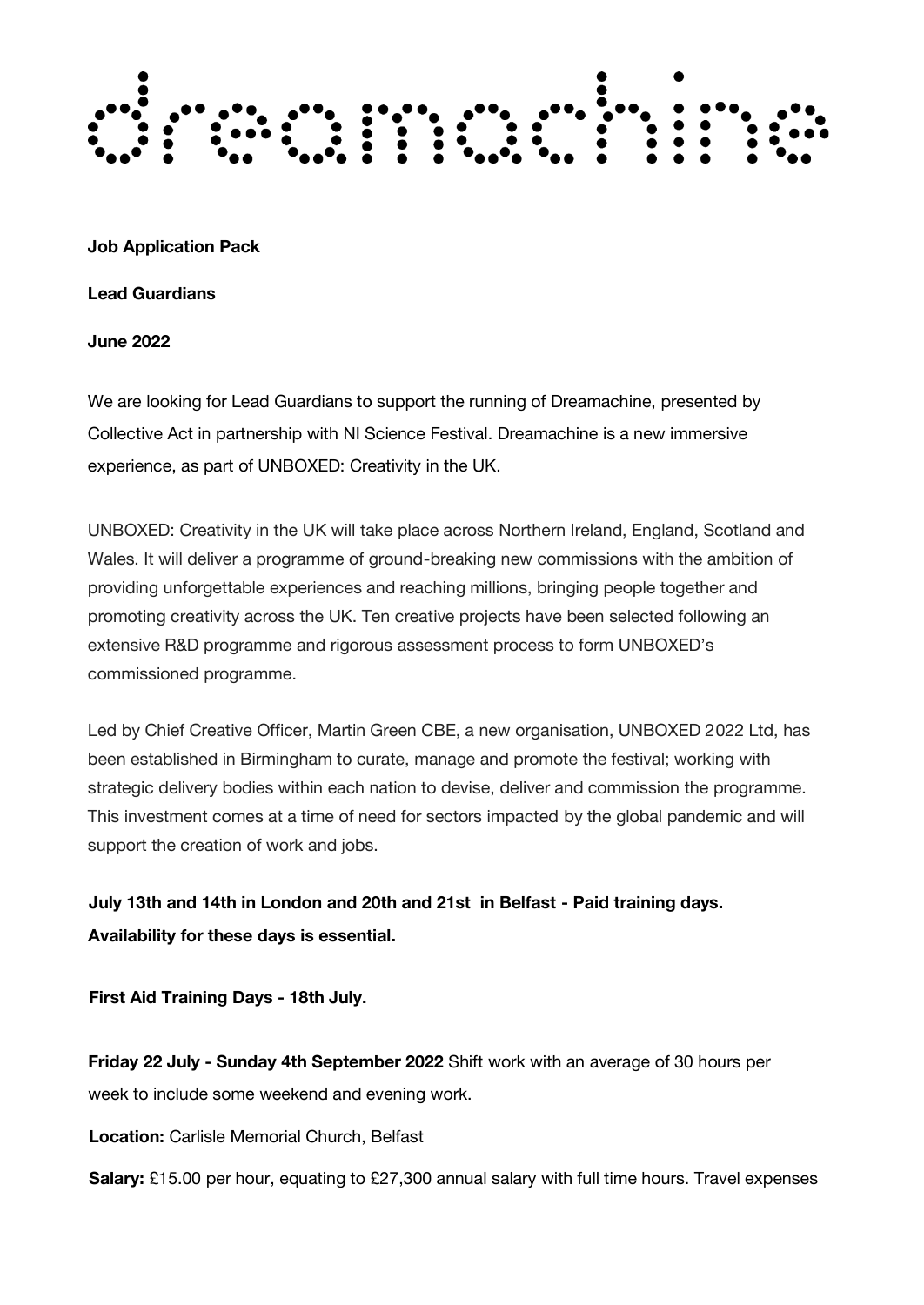will not be included.

### **Outline:**

We are looking for a number of part-time and full-time Lead Guardians to join our Belfast team on a fixed-term basis. This is an exciting opportunity to play a pivotal role in a powerful new immersive experience that offers visitors an entirely new way of connecting with themselves, and each other. As Lead Guardian, you will have supervisory responsibility for a small team of Project Guardians. Guardians steward visitors through the experience, providing key information and care that maximises engagement in this new art experience. You will have day-to-day responsibility for the smooth running of Guardian operations, ensuring the delivery of the highest standards of visitor experience.

This role includes training. All Guardians must attend a training programme in Zone 4, London on 13th and 14th July for which you will be paid. The training will include Disability Awareness and mental health first aid, along with an introduction to the experience and the related spaces. You will also be required to complete a full day of First Aid Training which will take place in Belfast.

We are committed to creating a positive and inclusive environment where everyone feels respected and free to work without fear of discrimination. We value diversity in our practice. We encourage applications from all backgrounds and do not discriminate on the basis of race, religion, colour, national origin, gender, sexual orientation, age, marital status or disability status. We welcome applications from people requiring flexible working arrangements and from anyone with any professional or educational background.

### **Key Responsibilities:**

- Inspire and motivate a small team of Guardians to perform at their best through coaching and role modelling
- Cultivate a culture of exceptional visitor care and support by modelling a consistently warm welcome
- Ensure all Project Guardians are attaining the required levels of time-keeping, attitude and behaviour. Report any issues and feedback to the Visitor Experience Manager, working together to decide on actions required
- Work collaboratively and proactively with the whole Front-of-House team to create a seamless visitor experience
- Assist in rota organisation, plan and deliver team briefings, and develop the knowledge/skills of staff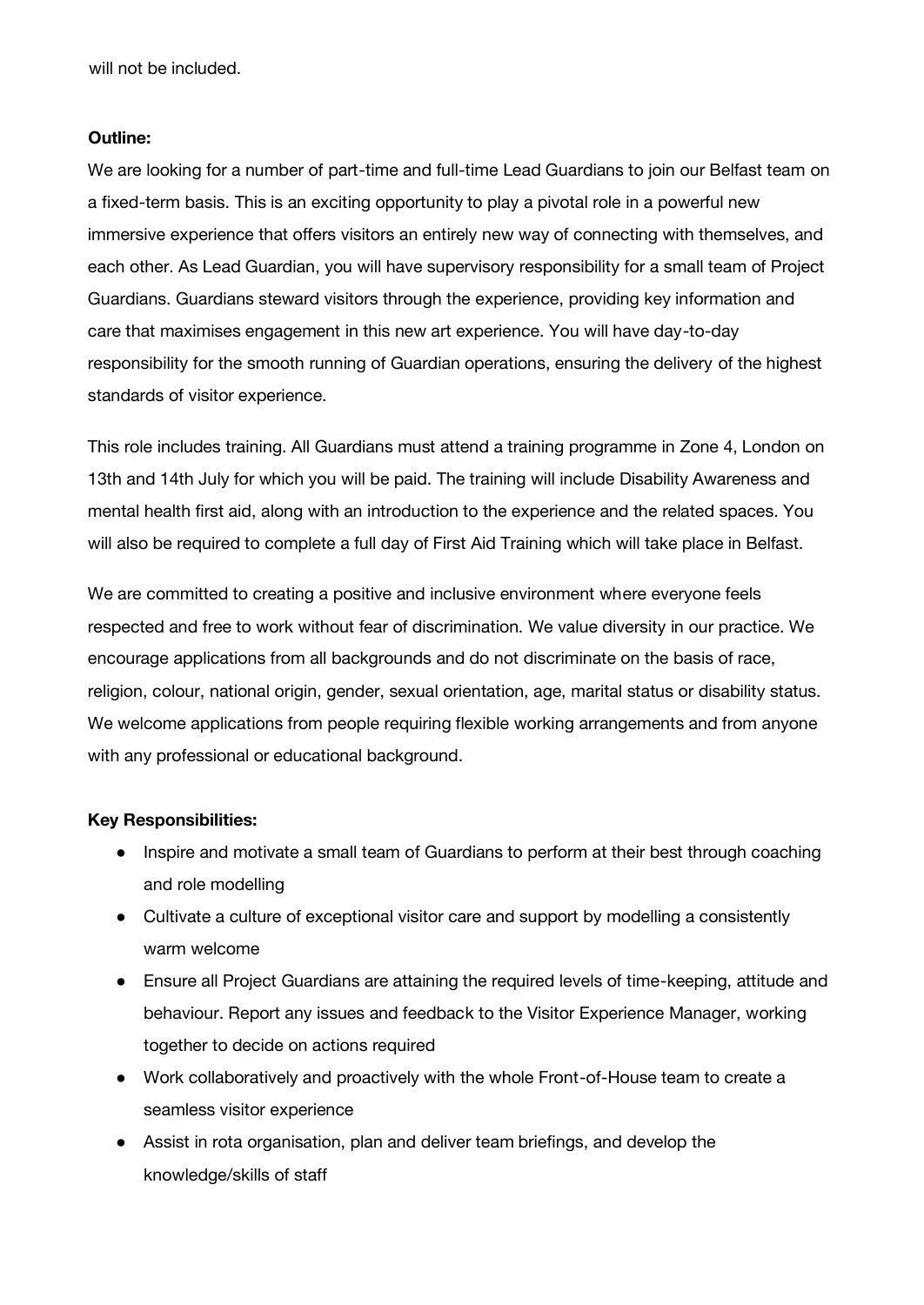- Be welcoming to visitors throughout the experience and look for opportunities to engage them in the wider programme in an approachable, enthusiastic and professional manner
- Assist the front-of-house team with the visitor check-in process
- Support your team to introduce and guide visitors through the experience; this includes delivering briefings on the key safety messaging and the various experience zones
- Act as a champion for the experience, establishing a relaxed and safe environment that allows everyone to have the best and fullest experience possible
- Observe visitors during the experience, ensuring their comfort and safety
- Provide general information to visitors about the project and the building facilities
- Follow all health and safety, security and evacuation procedures; respond to incidents and emergencies in line with procedures, including acting as a project first aider and a fire warden
- Support project staff in resetting the experience zones throughout the day
- Raise any incidents relating to visitor experience and space maintenance as they arise, following agreed procedures for their resolution
- Assist and actively encourage visitors in using reflection tools to contribute to the project's research and legacy
- Lead on the writing and collating of information for short daily reports on visitors' experience and feedback
- Helping to maintain a positive, flexible and collaborative working culture
- Operating in accordance with company practices, policies and procedures including diversity and inclusion, safeguarding, employment, health and safety and equal opportunities
- Other duties as required

# **Access NI check**

We aim to provide a safe environment for all our visitors and staff. As this role will require you to work closely with members of the public, including vulnerable adults, you would be required to apply for an Access NI check if you were offered the role. This is in line with our Safeguarding Policy and is a key requirement of this role.

# **Person Specification:**

**Essential**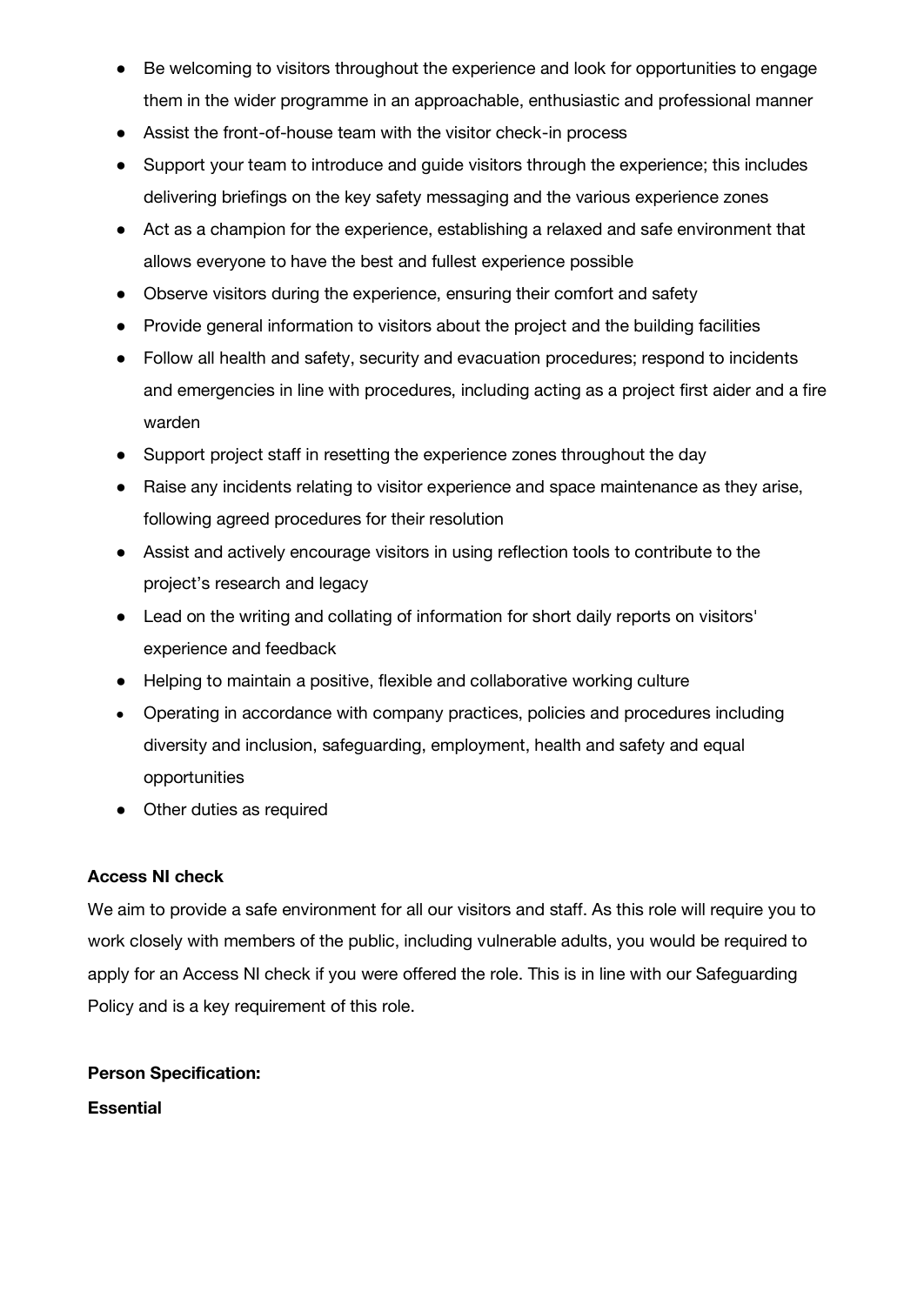- A demonstrable commitment to delivering excellent visitor care this can draw from experience from a range of sectors including arts, education, health, retail, hospitality, leisure or office environments
- Demonstrable experience in public-facing operations this can draw from experience from a range of sectors including education, health, retail, hospitality, leisure or office environments
- Some supervisory, coaching and/or training experience
- Excellent, positive and friendly interpersonal and communication skills, and the ability to adapt approach according to differing needs, enabling good working relationships with those in your team and across the experience
- Some experience of following complaint handling procedures
- Experience of identifying risks and taking appropriate action. Knowledge of relevant Health and Safety procedures
- Knowledge of different access requirements and how to assist visitors
- Confidence in discussing new ideas; context and training on the themes raised in the project will be provided
- Demonstrable experience in taking the initiative, and the ability to pre-empt and support any visitor needs
- Strong collaborative skills with an ability to foster good working relationships in a small team and with a range of colleagues and stakeholders
- A commitment to, and understanding of, the principles of inclusion and diversity and how to apply them to your daily work

# **Desirable**

- Interest in participatory art projects and experience of helping to facilitate complex public activities
- Good knowledge of Health and Safety, safeguarding and accessibility procedures
- Demonstrable experience of reviewing visitor and/or team feedback and using it to improve operations - this can draw from experience from a range of sectors including education, health, retail, hospitality, leisure, or office environments

# **To apply**

Please email [stephanie@nisciencefestival.com](mailto:stephanie@nisciencefestival.com) with 'Lead Guardian Application' in the subject line and submit a recent CV and a cover letter outlining your suitability to the role, with specific reference to the person specification. Please also complete an Equal Opportunities Monitoring